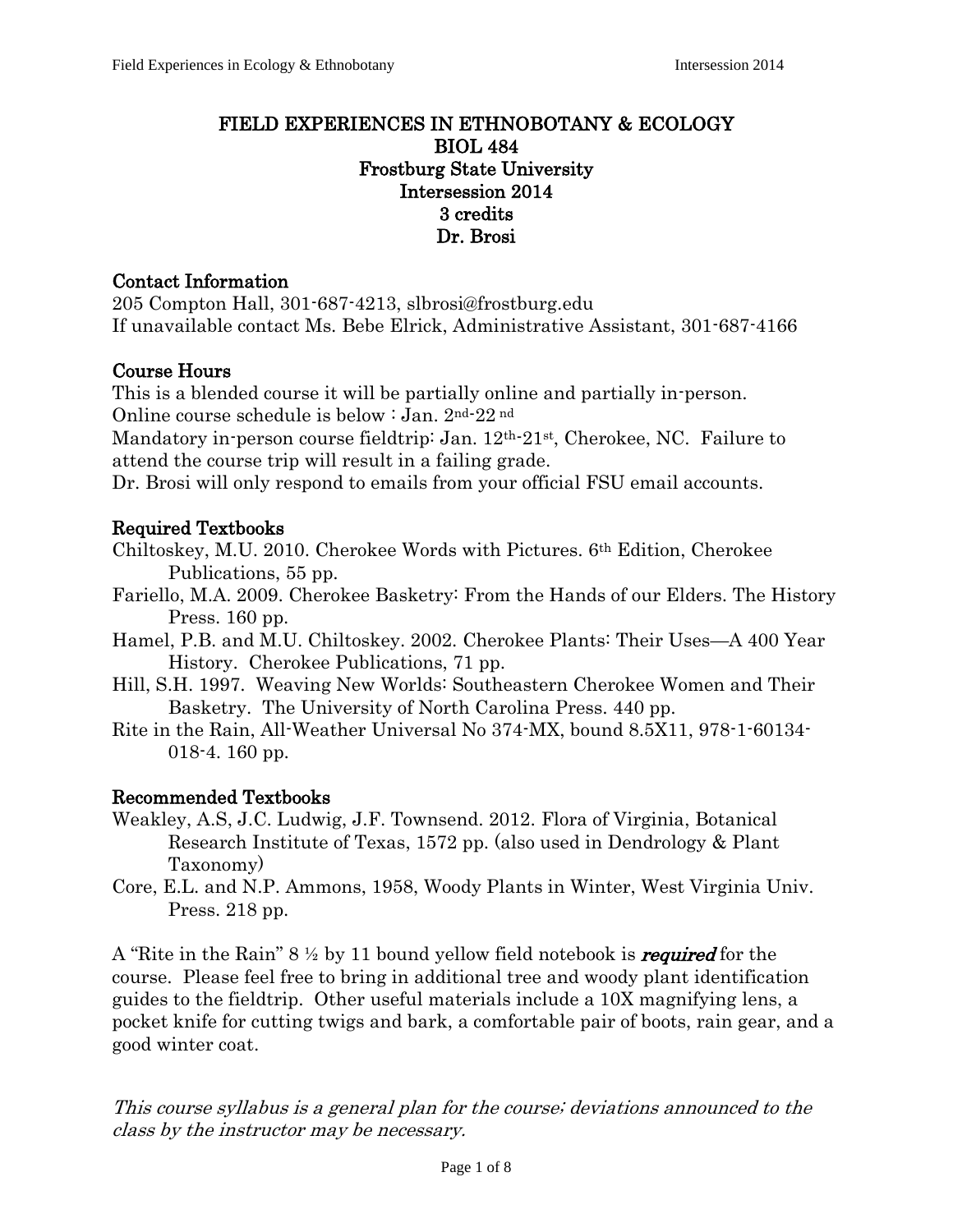## Course Description

Unique field course where students gain practical training and experience using ecological and ethnographic field methods. Exploration of environmental impact issues is also part of the course. A research or service learning project is required. Additional travel fees may apply. Prerequisite: permission of instructor. You must complete BIOL 149, and BIOL 150 or 161, and at least one of the following BIOL 305 or 314.

### Course Objectives:

- Communication:
	- $\circ$  Writing Intensive: you will have several tasks and assignments that are focused on writing and resulting in writing 5 pages or 2,000 words of text per day.
	- $\circ$  **Reading Intensive:** you will be required to read at least 400 pages of text per day. There will be required textbook reading and several online reading assignments. Evaluation of reading will occur through online reading quizzes and lecture exams.

## Disciplinary Standards:

- o Biology Standards:
	- "Ability to tap into the interdisciplinary nature of science: Biology is an interdisciplinary science.
	- Ability to understand the relationship between science and society: Biology is conducted in a societal context" (Brewer et al 2011).
- o Ethnobiology Standards:
	- "Connections: all living things are connected, both to each other and their environments
	- Awareness for different worldviews
	- Change: in cultures, human interactions, and the environment" (McClatchey et al. 2013).

## Course Assessment

The course will be assessed using The Research on the Integrated Science Curriculum (RISC) Survey,<http://www.grinnell.edu/academic/csla/assessment/risc> for pre- and post-course survey.

## Learning Objectives, Tasks, & Assessments:

| Learning Objective                              | Task                        | Assessment                      |
|-------------------------------------------------|-----------------------------|---------------------------------|
| <b>LO</b> 1: <i>inventory</i> of a species used | <b>Task 1:</b> Written wiki | <b>Assessment 1:</b> Rubric for |
| in Cherokee basketry including                  | species descriptions.       | written species                 |
| nomenclature (Latin, Cherokee,                  |                             | descriptions.                   |
| & English), morphology, and                     |                             |                                 |
| ecological characteristics                      |                             |                                 |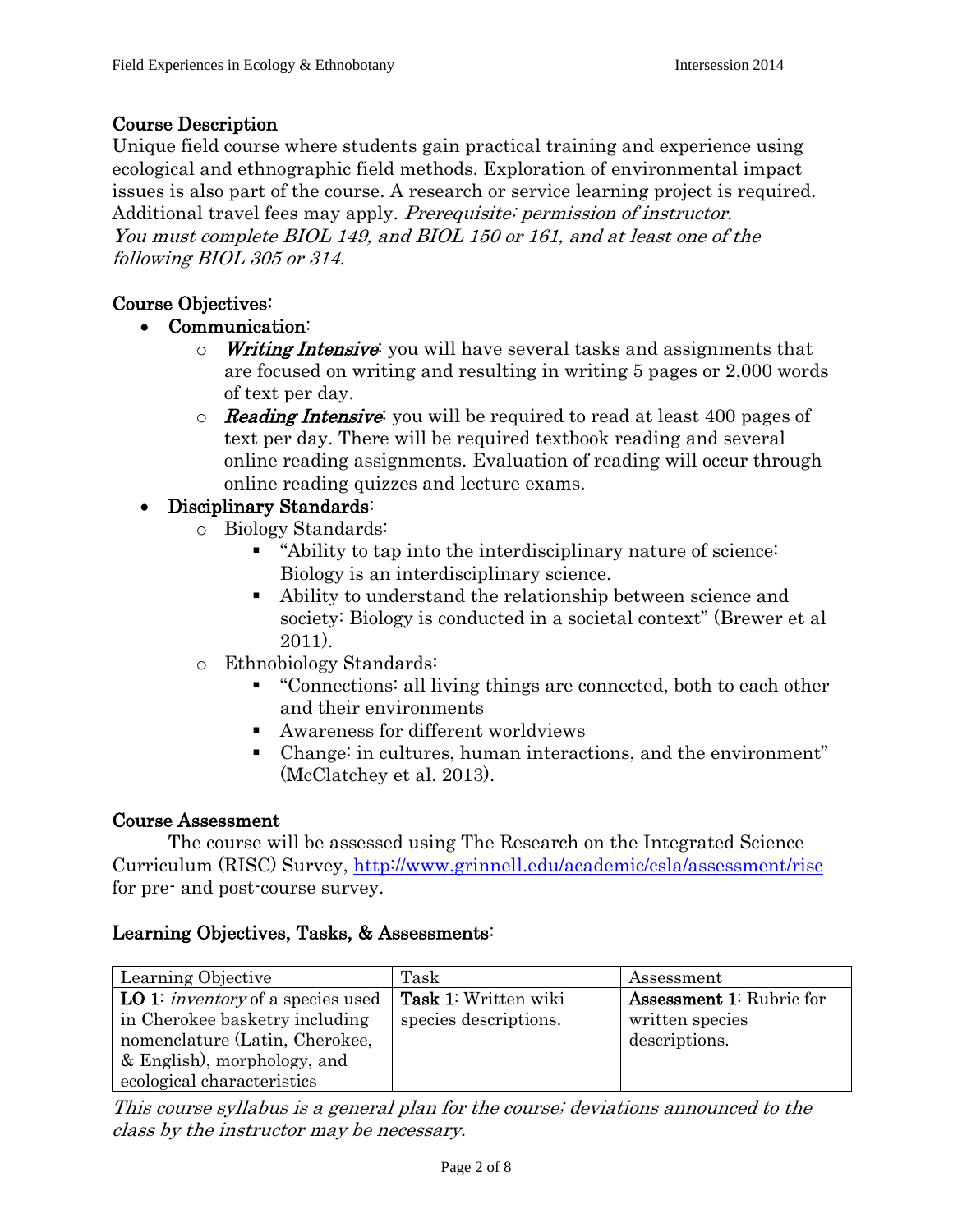| (analysis) and <i>construction</i> of a     |                                  |                                 |
|---------------------------------------------|----------------------------------|---------------------------------|
| written species description                 |                                  |                                 |
| online including correct                    |                                  |                                 |
| terminology and references                  |                                  |                                 |
| (synthesis)                                 |                                  |                                 |
| LO 2: <i>compare</i> historic and           | <b>Task 2:</b> Introduction in   | <b>Assessment 2: Rubric for</b> |
| modern materials & methods for              | Scientific Poster, Creation      | poster presentation             |
| construction and dying of                   | of Hypotheses                    | evaluation: Society for         |
| baskets <i>diagram</i> trends and           |                                  | Economic Botany Morton          |
| causes (evaluation, analysis)               |                                  | Award                           |
| LO 3: <i>evaluate</i> the current           | <b>Task 3:</b> Completing in the | <b>Assessment 3: Rubric for</b> |
| sustainability of the resource              | matrix sheet,                    | poster presentation             |
| based on supply, demand, $\&$               | Materials/Methods/Result         | evaluation: Society for         |
| threats. <i>Estimate</i> and <i>predict</i> | s/Conclusions in poster          | Economic Botany Morton          |
| changes in supply for the                   |                                  | Award                           |
| sustainability of the resources             |                                  |                                 |
| (evaluation)                                |                                  |                                 |

## Grading Policies

Grades will only be discussed in-person during office hours or scheduled appointments. Please feel free to come by my office for clarification of your grade. Grades will not be discussed via email.

Letter grades will be based on a 100-point scale:

Neither CS nor NC are options for this course.

Late and incomplete assignments will not be accepted. Missing assignments will result in a failing grade for that particular assignment.

Final grades will be determined by a 100 point system.

| Letter         | <b>Point Ranges</b> | Grade              |  |
|----------------|---------------------|--------------------|--|
| Grade          |                     | <b>Point Value</b> |  |
|                | $90.00 - 100$       | 4.000              |  |
| B              | $80.00 - 89.99$     | 3.000              |  |
| $\overline{C}$ | $70.00 - 79.99$     | 2.000              |  |
|                | $60.00 - 69.99$     | 1.000              |  |
| F              | $0 - 59.99$         | 0.000              |  |

This is a 400-level college course and expectations are appropriately high and related to rigorous quizzes, tests, and assignments. The approximate grade distribution for this level of a course on this topic with this instructor is 5% As, 25% Bs, 40% Cs, 25% Ds, and 5% Fs. An A is an exceptional grade and C is an average grade. There are no incompletes or continuing study available for this course.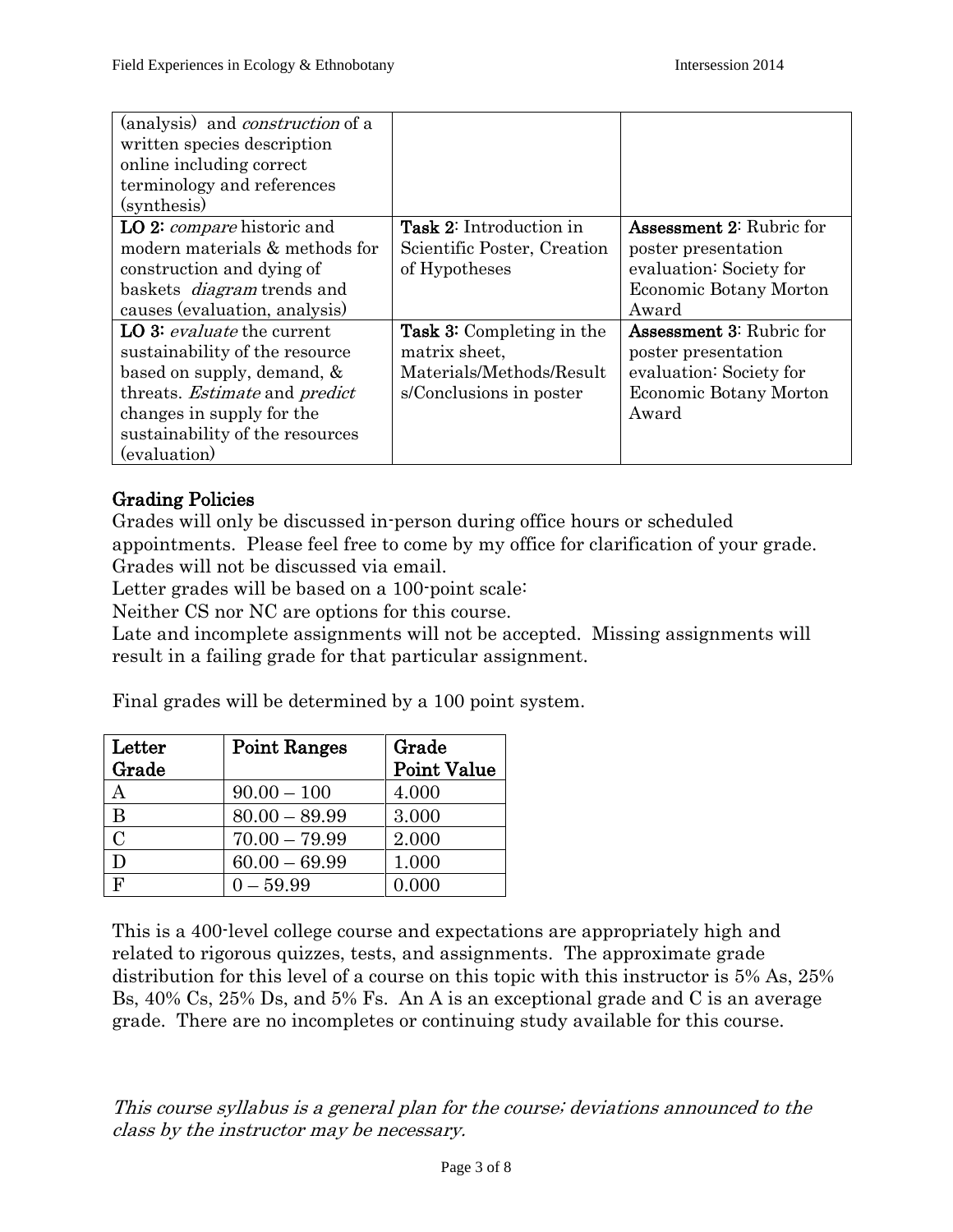| Task           | Category          | Weight by  | <b>Point Value</b>                                 |  |
|----------------|-------------------|------------|----------------------------------------------------|--|
|                |                   | % of grade |                                                    |  |
| 1              | Pre- & Post-RISC  | 10%        | 5 points each pre/post RISC survey, 10 pt.         |  |
| $\overline{2}$ | Participant       | 10%        | 5 points each, course and field trip, 10 points    |  |
|                | Response Survey   |            | total                                              |  |
| 3              | Discussion Board  | 15%        | 150 points                                         |  |
|                |                   |            | 5 daily discussion board entries $\&$              |  |
|                |                   |            | responses                                          |  |
| $\overline{4}$ | <b>Blog</b>       | $5\%$      | 50 points, online midterm exam                     |  |
| $\overline{5}$ | Abstract          | 15%        | 150 points                                         |  |
|                |                   |            | 5 daily entries, 30 pts. each                      |  |
| 6              | Wiki              | $15\%$     | 150 points, Picking species: 10 pts. Draft 1:      |  |
|                |                   |            | 40 pts., Draft $2:50$ pts., Final Draft: $50$ pts. |  |
| 7              | <b>SEB</b> Poster | $15\%$     | 150 points, Draft 1: 50 pts., Draft 2: 50 pts.,    |  |
|                |                   |            | Final Draft: 50 pts.                               |  |
|                | Total             | 100%       | 100 points                                         |  |

All tasks are due by 2pm and will be available online using blackboard. Any technical difficulties need to be addressed with FSU helpdesk at 7777.

## Task 1: Pre- & Post-RISC Survey: 10 points, 10%

Completion of the RISC pre- and post- course survey is required. You must submit documentation of completing the survey to receive credit. The surveys each will account for 5 points. Both RISC surveys count for 10 points or 10% of the final grade.

## Task 2: Participant Response Survey: 10 points, 10%

There will a be both a course and a fieldtrip participant response survey. Each survey is worth 5 points and can be taken on Blackboard. Both Participant Response Surveys count for 10 points or 10% of the final grade

## Task 3: Discussion Board: 15%, 150 points

There will be a required discussion board questions and responses. Discussion board responses are due by 2pm.

## Task 4: Abstract: 20%, 20 points

An abstract will be submitted online for the Society for Economic Botany Meeting

# Task 5: Wiki: 15%, 15 points

Throughout the course you will be working on your own unique contribution to your group's wiki. This wiki will focus on a particular plant used by the Cherokee in traditional basketry construction or dying. This entry will include the common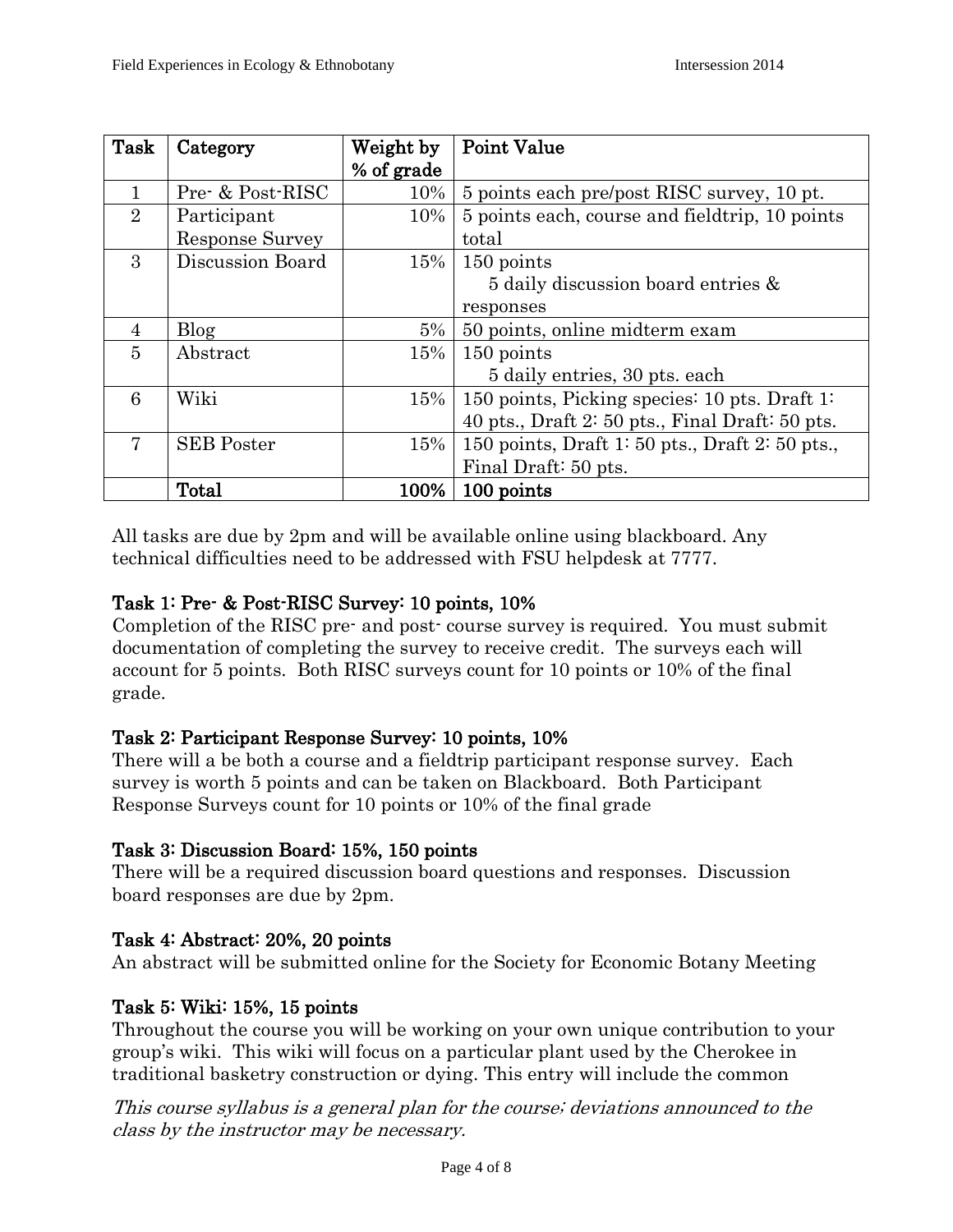name in both English & Cherokee, the scientific name, and the family. The first draft of your wiki will include at least 10 different scientific citations on the uses of the plant and will be worth 5 points. The second draft is worth 10 pts. and will include all elements of the wiki for peer- and instructor review. The final draft of the wiki must include photographs and unique information from the fieldtrip. A sample layout of the wiki will be provided and must be used as a template.

#### Task 7: Poster: 20%, 20 points

In addition to the above wiki on your plant you will produce a Poster within PowerPoint with your group. The poster will meet the guidelines provided by the Society for Economic Botany. The poster will include all the information from the wiki in poster format. Each draft of the poster, 1, 2, are worth 5 points. The final poster is worth 10 points. The combined poster grade is worth 20 points or 20% of your grade.

## Attendance and Participation

Attendance and active involvement in the fieldtrip and online discussions is expected. Be sure to read all assignments and be prepared to summarize the material.

#### Inclement Weather

Even if courses and labs are canceled digital assignments are still due. Be prepared to attend labs outside in rain, snow, and cold.

Question: Do you identify yourself with a specific ethnicity or culture? Email the instructor with your cultural identity.

#### Academic honesty and misbehavior

The statement on academic dishonesty in the Pathfinder is in effect. Cheating in any capacity in this course will not be tolerated. If cheating or plagiarism is encountered, the instructor may administer a grade of zero or an F in the class depending on the severity of the incident. Students are expected to abide by the University's Code of Student Conduct and disruptive behavior in the classroom may result in an administrative withdraw.

The instructor expects professional behavior during the fieldtrip. Failure to adhere to University rules, proper etiquette, and professional behavior will result in failure from the course. There will be no use of alcohol or other drugs during the fieldtrip. If a student's behavior is outside of these expectations the student will not be allowed to ride in the University van back to Frostburg State University. The student will be financially responsible to provide their own transportation back to the University from the fieldtrip location.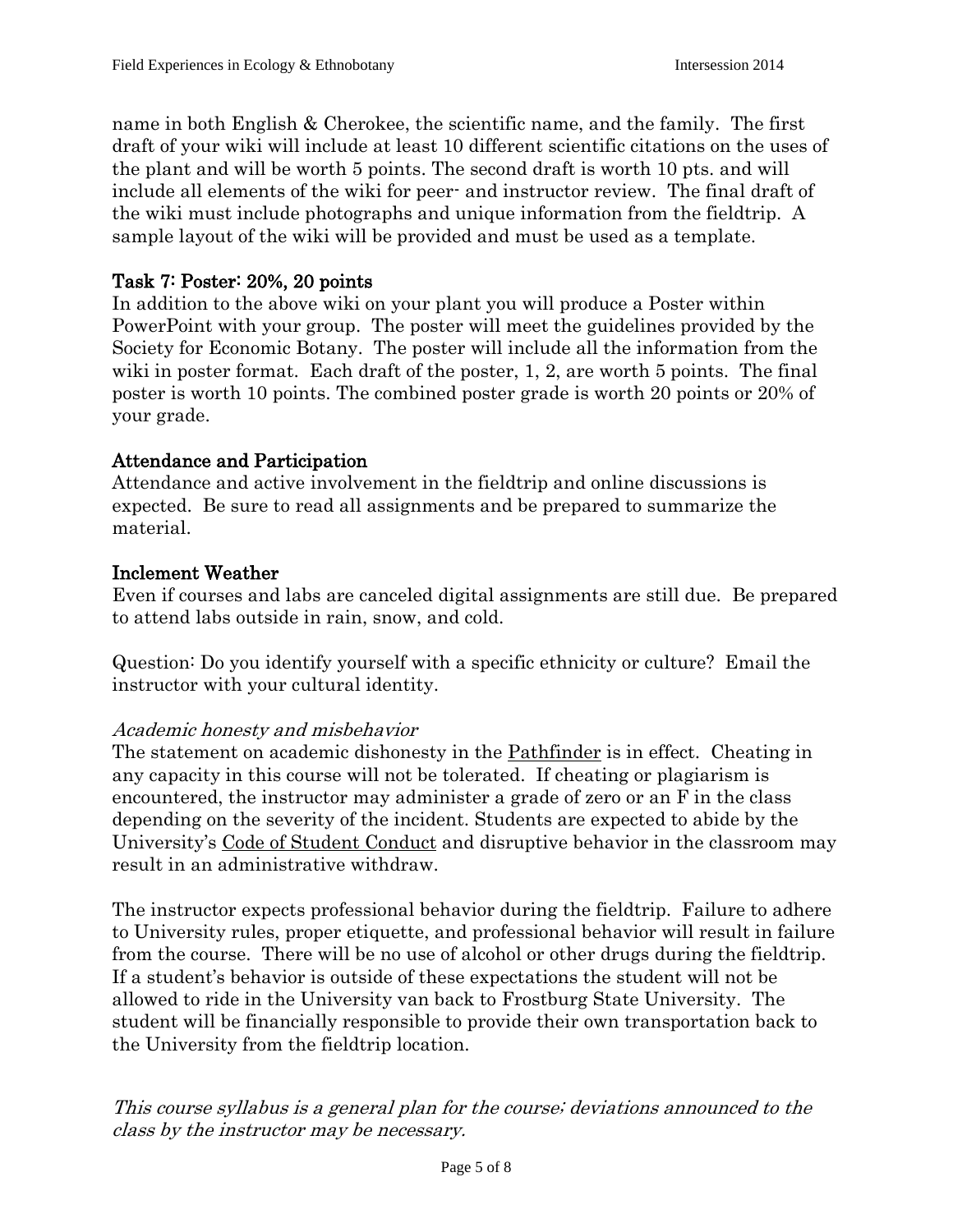#### Accommodations for students with disabilities

Frostburg State University is committed to providing equal educational opportunities for students with documented disabilities. Students who require disability serves or reasonable accommodations must identify themselves as having a disability and provide current diagnostic documentation to Disability Support Services. All information is confidential. Please call 4483 or visit 150 Pullen Hall for more information. If you are unable to participate in hiking during labs you must inform the instructor during the first day of class.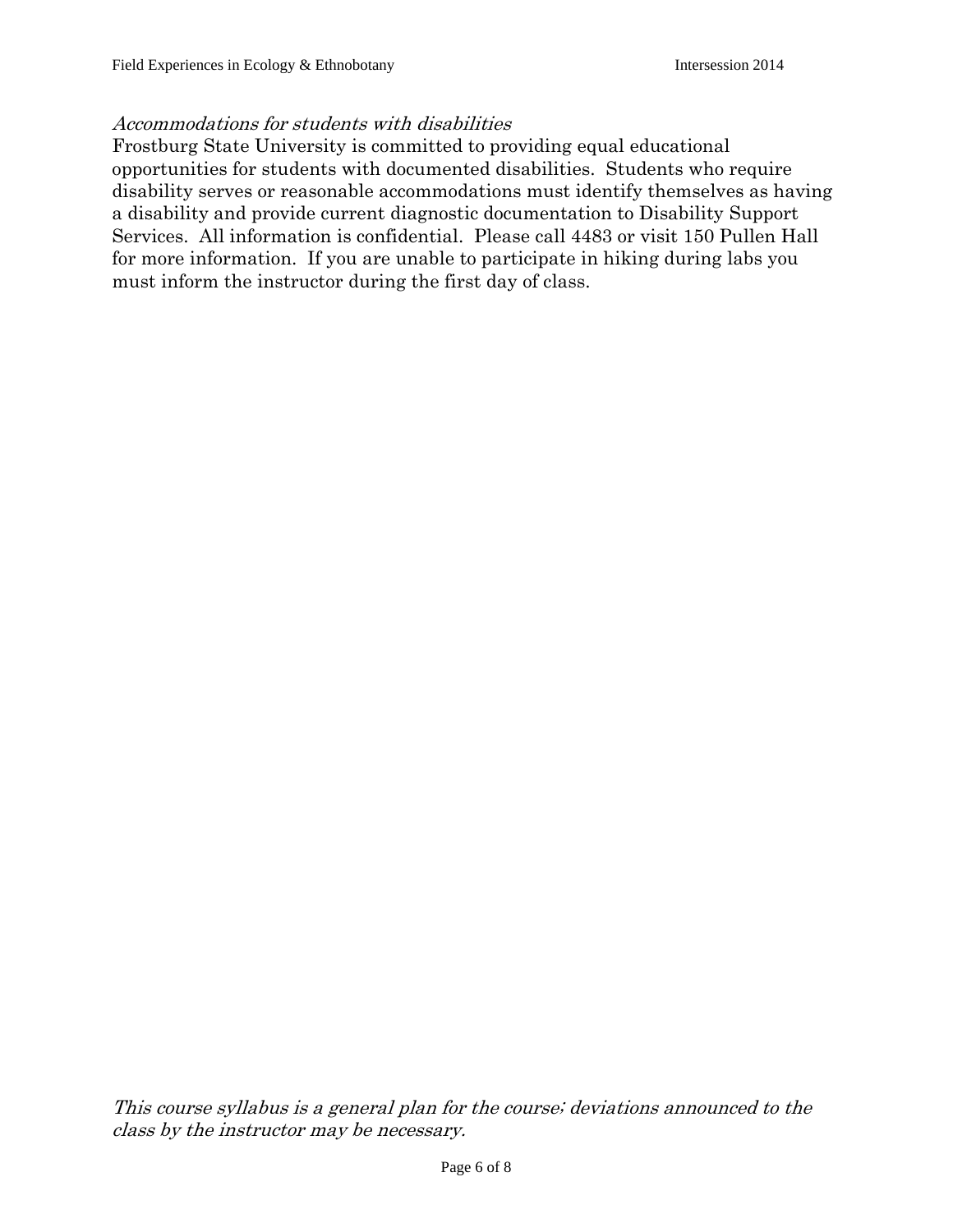| #              | Date      | Material & Reading       | Assignment                   |
|----------------|-----------|--------------------------|------------------------------|
| 1              | Jan. $2$  | Pre-test, RISC online    | RISC Screenshot 1            |
| $\overline{2}$ | Jan. $3$  | Online orientation due   | <b>Orientation Materials</b> |
| 3              | Jan. $6$  | Finish Fariello Book     | Discussion Board             |
| $\overline{4}$ | Jan. $7$  | Finish Hill Book         | Discussion Board             |
| 5              | Jan. 8    | Abstract Work            | Abstract Draft               |
| 6              | Jan. $9$  | Abstract Final           | <b>Final Abstract</b>        |
| 7              | Jan. 10   | Poster Draft             | Poster Draft 2               |
|                | Jan. 12   | Fieldtrip: Cherokee, NC  | vans leave at 6 am           |
|                |           | Hamel & Chiltoskey       |                              |
| 8              | Jan. 13   | Fieldtrip: Cherokee, NC  |                              |
| 9              | Jan. $14$ | Fieldtrip: Cherokee, NC  |                              |
| 10             | Jan. 15   | Fieldtrip: Cherokee, NC  |                              |
| 11             | Jan. 16   | Fieldtrip: Cherokee, NC  |                              |
| 12             | Jan. 17   | Fieldtrip: Cherokee, NC  |                              |
| 13             | Jan. 20   | No class: MLK Jr. Day    |                              |
| 14             | Jan. 21   | Poster Draft 2           | Poster Draft 2               |
| 15             | Jan. 22   | Post-course survey, RISC | Final Poster, RISC           |
|                |           |                          | Screenshot 2                 |

## Schedule